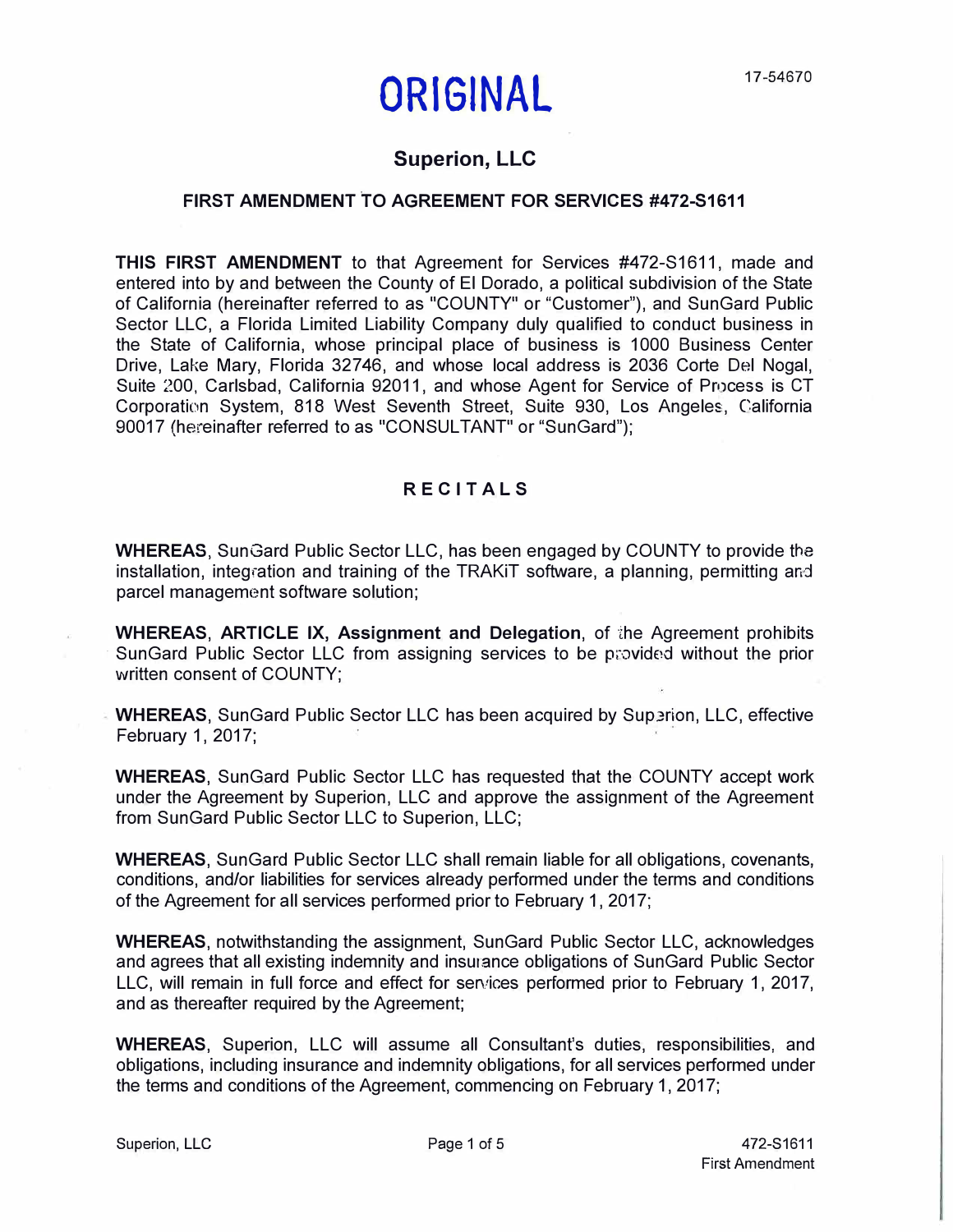**WHEREAS,** the parties hereto have mutually agreed to amend the Agreement to update the invoice address amending **ARTICLE Ill, Compensation for Services;** 

**WHEREAS,** the parties hereto have mutually agreed to amend the Agreement to update the notice to parties amending **ARTICLE XIV, Notice to Parties;** 

**WHEREAS,** the parties hereto have mutually agreed to amend the Agreement to update the COUNTY Contract Administrator amending **ARTICLE XXVIII, Contract Administrator;** 

**WHEREAS,** the parties hereto have mutually agreed to amend the Agreement to include **ARTICLE XXXIV, Assignment,** a provision that expressly states the terms of COUNTY's approval of the assignment of the Agreement from SunGard Public Sector LLC to Superion, LLC;

**NOW, THEREFORE,** the parties agree to amend the Agreement as follows and COUNTY approves of the assignment of the Agreement from SunGard. Public Sector LLC to Superion, LLC on the following terms and conditions:

- I. All references to SunGard Public Sector LLC are substituted with Superion, LLC.
- **\_ II. ARTICLE Ill, Compensation for Services, paragraph 4, is amended to read as follows:**

Itemized invoices shall follow the format specified by COUNTY subject to the prior approval of CONSULTANT and shall reference this Agreement number on their faces. Copies of documentation attached to invoices shall reflect CONSULTANT's charges for the specific services billed on those invoices. Invoices shall be mailed to COUNTY at the following address:

> County of El Dorado Community Development Services Administration and Finance 2850 Fairlane Court Placerville, California 95667

Attn.: Creighton Avila Deputy Chief Administrative Officer

or to such other location as COUNTY directs.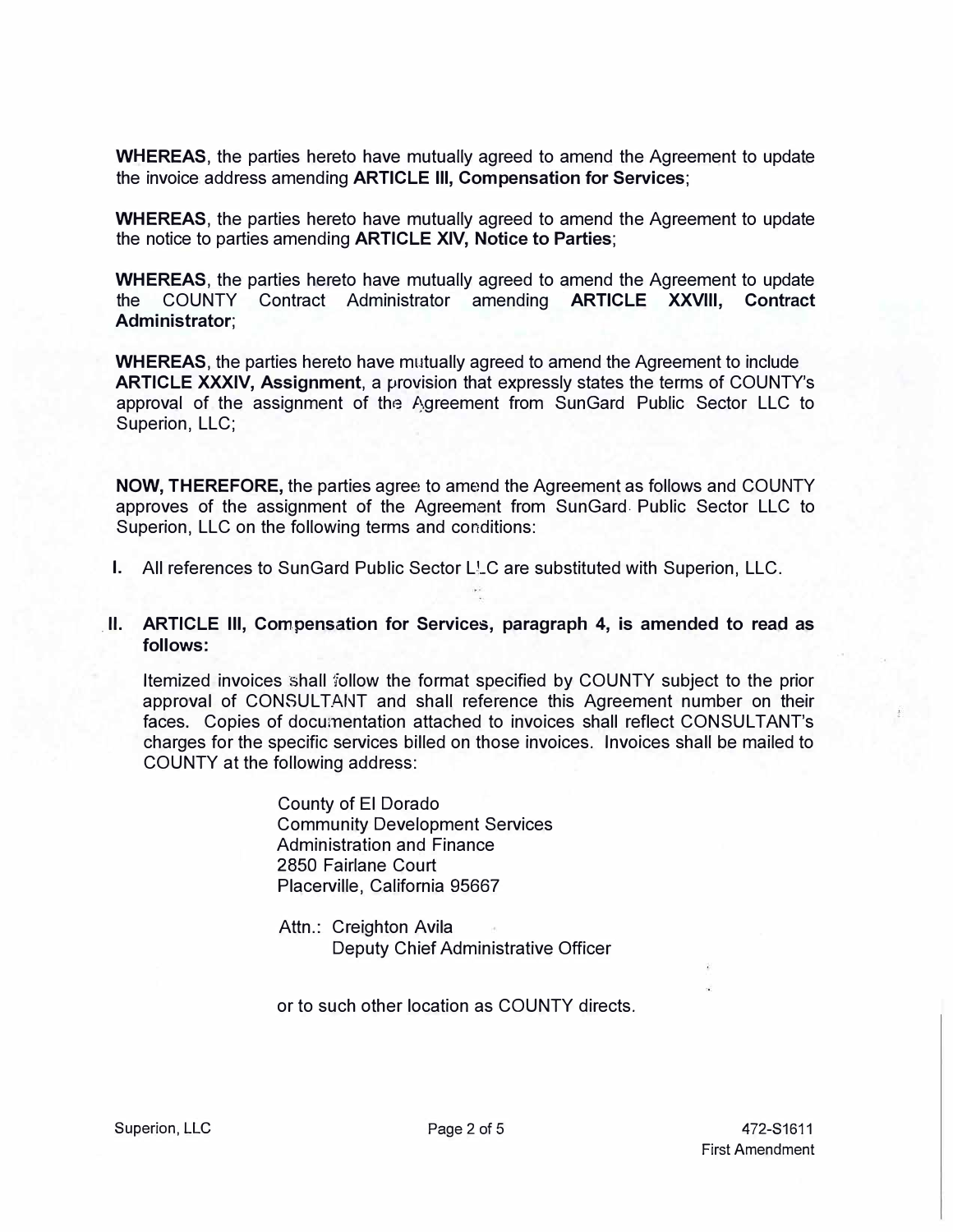#### **Ill. ARTICLE XIV, Notice to Parties, of the Agreement is amended in its entirety to read as follows:**

#### **ARTICLE XIV**

**Notice to Parties:** All notices to be given by the parties hereto shall be in writing and served by depositing same in the United States Post Office, postage prepaid and return receipt requested. Notices to COUNTY shall be in duplicate and addressed as follows:

To COUNTY:

.;

With a copy to:

County of El Dorado Community Development Services 2850 Fairlane Court Placerville, California 95667

County of El Dorado Community Development Services Administration and Finance 2850 Fairlane Court Placerville, California 95667

Attn.: Creighton Avila Deputy Chief Administrative **Officer** 

Attn.: Michele Weimer ·· Administrative Services Officer Contracts & Procurement

or to such other location as COUNTY directs.

Notices to Consultant shall be addressed as follows:

Superion, LLC Attn: Legal Counsel 1000 Business Center Drive Lake Mary, Florida 32746

or to such other location as Consultant directs.

**IV. ARTICLE XXVIII, Contract Administrator, of the Agreement is amended in its entirety to read as follows:**

#### **ARTICLE XXVIII**

**Contract Administrator:** The COUNTY Officer or employee with responsibility for administering this Agreement is Creighton Avila, Deputy Chief Administrative Officer, or successor.

**V. The Agreement is further amended to add a new Article XXXIV to read as follows:**

### **ARTICLE XXXIV**

**Assignment:** Pursuant to ARTICLE IX, Assignment and Delegation, of the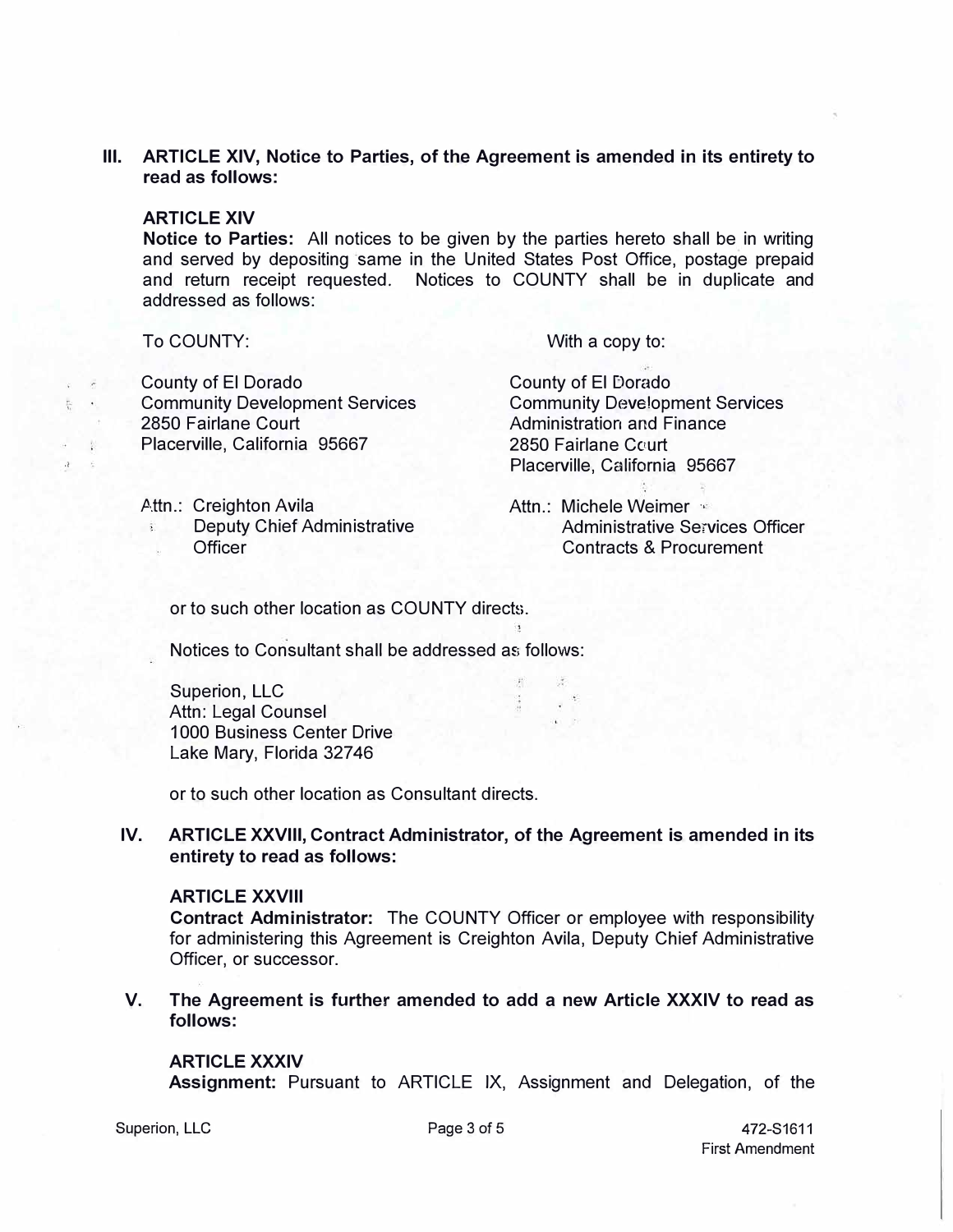Agreement, COUNTY approves the assignment of the Agreement from SunGard Public Sector LLC (previous Consultant) to Superion, LLC (CONSULTANT), effective February 1, 2017, on the following terms and conditions. Superion, LLC assumes all duties, covenants, obligations, and responsibilities, including all indemnity and insurance obligations, of Consultant under the Agreement and all amendments thereto, and is responsible for executing, performing, and providing all work and services as of February 1, 2017, in accordance with all terms and conditions as set forth in and as defined in the Agreement and all amendments thereto. SunGard Public Sector LLC shall remain liable, jointly and severally, for all work performed and service provided prior to February 1, 2017 and all of SunGard Public Sector LLC's insurance and indemnity obligations set forth in the Agreement shall remain in full force and effect on the terms set forth in the Agreement notwithstanding the assignment of the Agreement.

Except as herein amended, all other parts and sections of Agreement for Services #472-S1611 shall remain unchanged and in full force and effect.

**Requesting Contract Administrator and Department Concurrence:** 

 $By: \_\sim\_\sim\_\sim\_\sim\_\sim\_\sim\$  Dated:  $6/6/77$ 

**Creighton Avila** Deputy Chief Administrative Officer